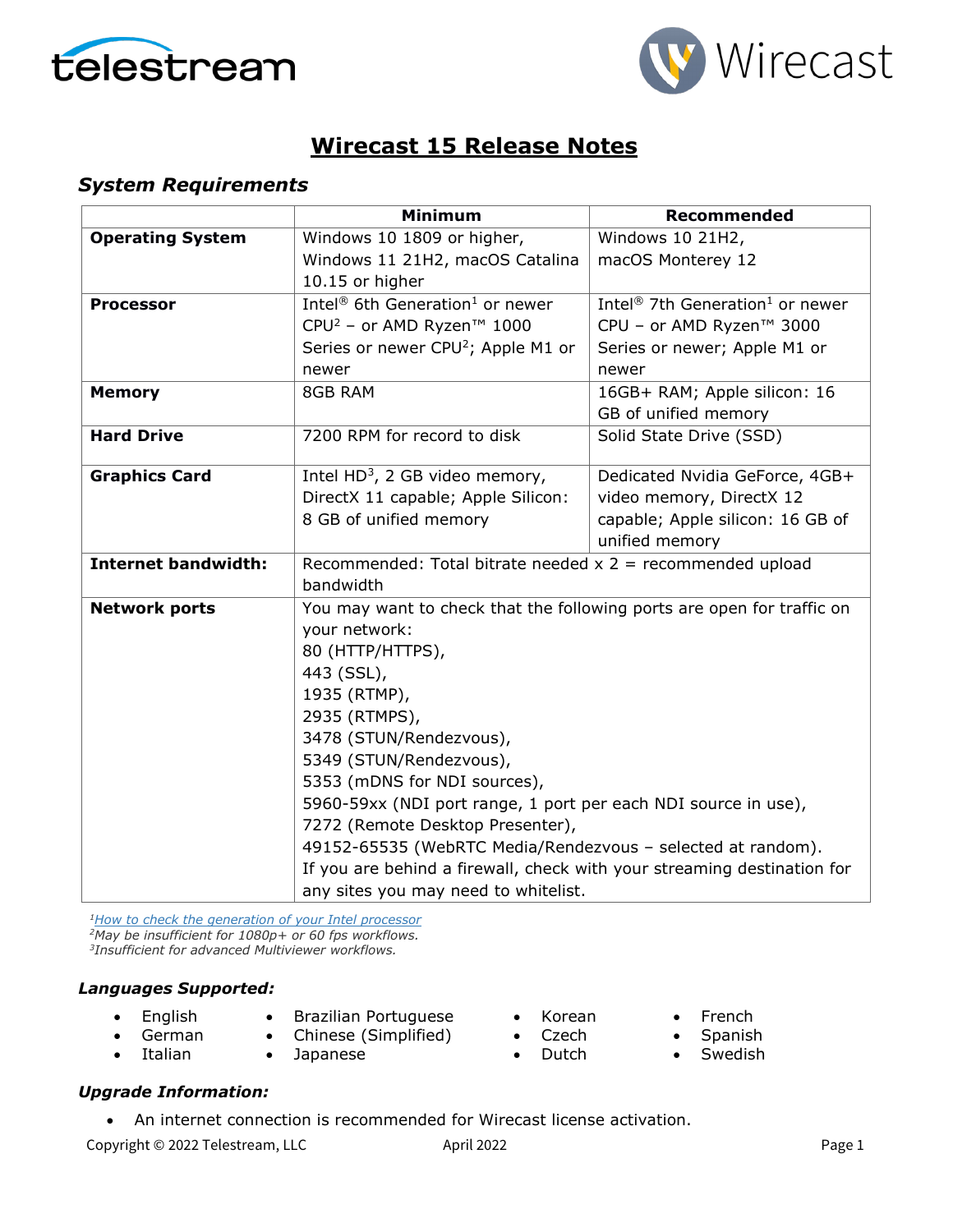



- As long as your Wirecast (version 8 or higher) license is entered into the software and your Basic, Standard or Premium support subscription is active, you will be allowed to upgrade to the latest unlocked version of Wirecast for free.
- View [full upgrade information](http://www.telestream.net/wirecast/upgrade.htm#update)

### *Add-ons:*

- **Remote Desktop Presenter**  Please use the Remote Desktop Presenter version 2.0.8, available as a separate download from Telestream: [www.telestream.net/dtp](http://www.telestream.net/dtp)
- **PLEASE NOTE: Wirecast 9 and later versions have dropped support of HDV licenses/cameras.** [Please click here for additional information.](http://www.telestream.net/telestream-support/wire-cast/faq.htm?kbURL=http://telestream.force.com/kb/articles/Knowledge_Article/Wirecast-HDV-Firewire-No-longer-Supported/)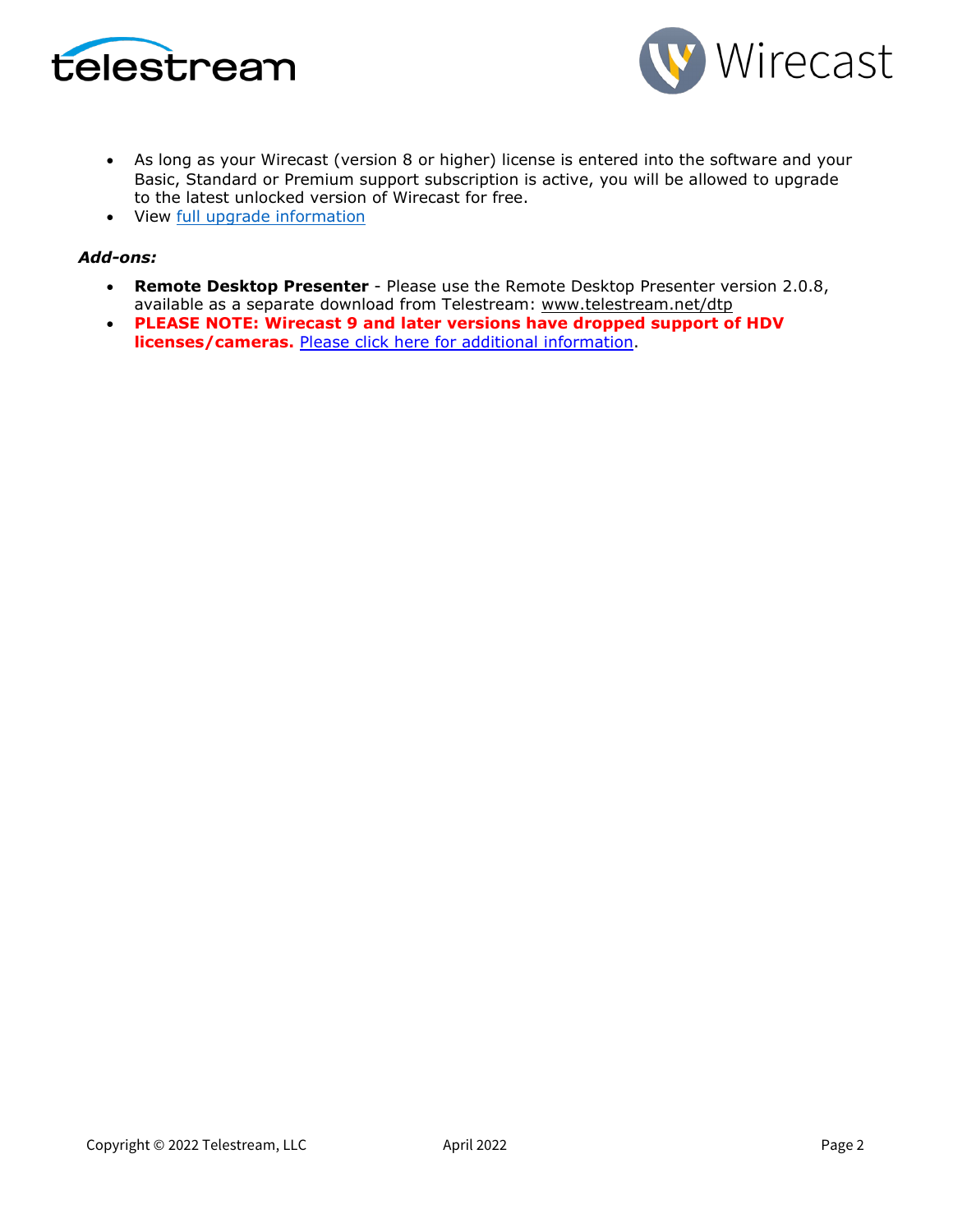



## *Best Practices*

### **Minimum Required Upload Speed:**

- It is recommended that an upload speed rate of at least double the selected video bitrate be available, especially for a total target bitrate of 10Mbps (Megabits per second) or less, or when there are multiple outgoing streams.
- Upload speed can be tested at a website such as [TestMy.net/upload.](http://testmy.net/upload)
- Additional tasks that can consume upload bandwidth on the network should also be considered when determining how much of the available upload bandwidth can be allocated towards streaming.

#### **Rendezvous**

Wirecast Rendezvous uses WebRTC technology that can be very resource intensive. For the best experience, we suggest considering the following table when choosing hardware:

|                        | Studio (2 guests $+ 1$ host) | Pro $(7 \text{ guests} + 1 \text{ host})$ |
|------------------------|------------------------------|-------------------------------------------|
| Bandwidth <sup>4</sup> | Add 4 Mbps                   | Add $5+$ Mbps <sup>5</sup>                |
| Processor <sup>4</sup> | i5 quad-core <sup>6</sup>    | i7 quad-core <sup>6</sup>                 |

4 Based on a single simultaneous stream of 720p30 x264 @ 4.0Mbps.

<sup>5</sup> Bandwidth per guest will scale downwards as more are added to maintain reliability.

 $6$  Minimum recommended processor with example stream $4$ . More demanding workflows may require a more capable CPU.

See our [Rendezvous Best Practices Guide](http://www.telestream.net/pdfs/technical/Wirecast-Rendezvous-Best-Practices-Guide.pdf) for more information.

#### **ISO Recording:**

- Solid State Drive or fast RAID array recommended for ISO Recording and Replay functionality.
- Actual data rates will vary depending on quality level selected for ProRes or x264, as well as the resolution and frame rate selected.
	- For ProRes recording please refer to [Apple's ProRes data rate specifications.](https://en.wikipedia.org/wiki/Apple_ProRes#ProRes-Overview)
- Total expected data rate should be compared to available disk write speed to ensure adequate disk throughput.

### *Failure to ensure the available disk write speed is greater than the highest expected total data rate may result in frames being dropped from recordings (ISO, Replay, and Record-to-Disk).*

See our [ISO Recording Guide](https://www.telestream.net/pdfs/technical/Wirecast-ISO-Best-Practices-Guide.pdf) for more information.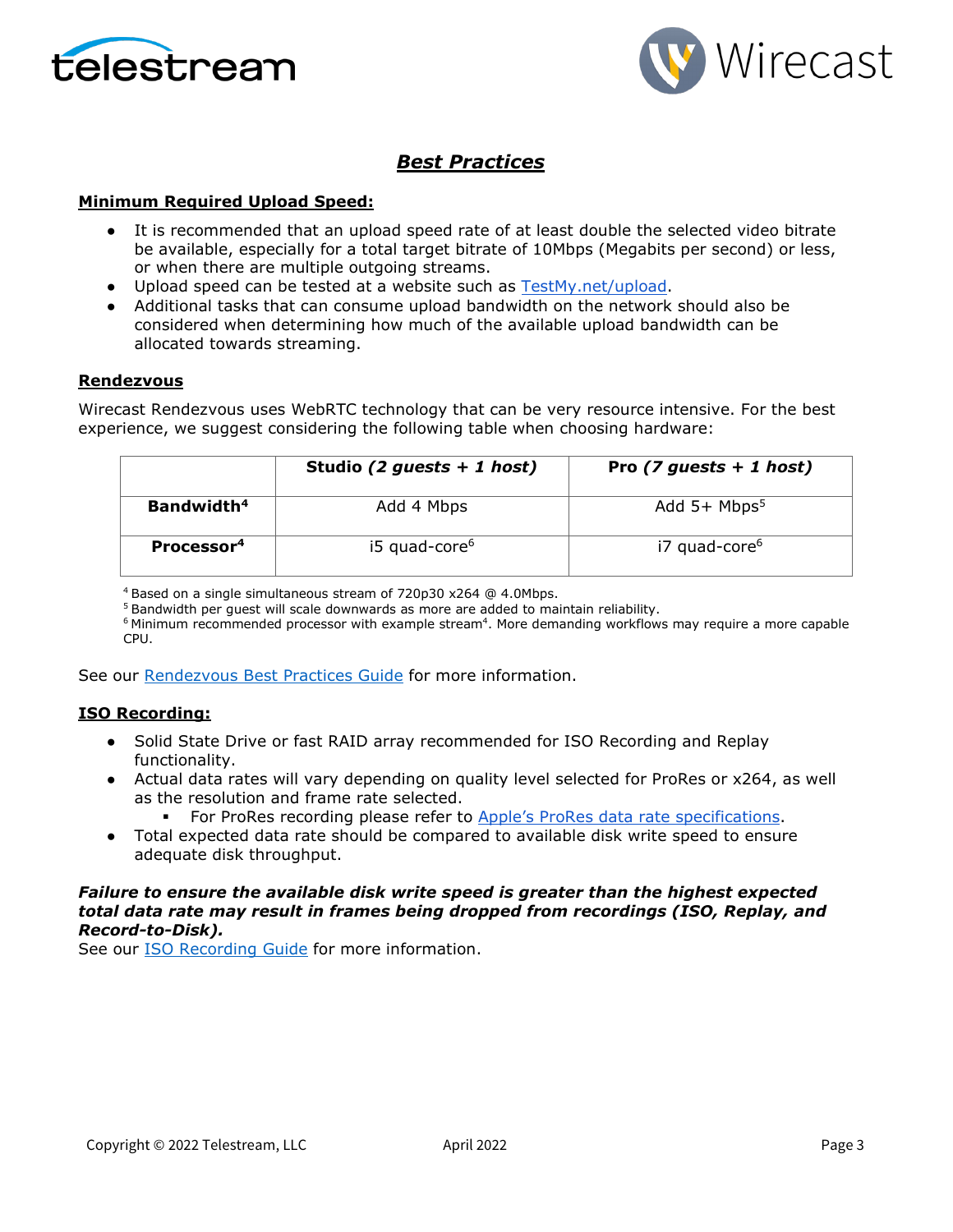



# *Best Practices (cont.)*

### **Hardware accelerated encoding requirements:**

• Intel Quick Sync Video encoding requires an Intel CPU with an Intel® QuickSync Video core[.](http://ark.intel.com/search/advanced?QuickSyncVideo=true&MarketSegment=DT) 

[List of Intel CPUs supporting QuickSync](https://ark.intel.com/content/www/us/en/ark/search/featurefilter.html?productType=873&0_QuickSyncVideo=True)

- NVIDIA NVENC encoding requires an NVidia GPU with Kepler architecture or newer[.](https://developer.nvidia.com/nvidia-video-codec-sdk) [NVIDIA only maintains a general list of supported GPUs](https://developer.nvidia.com/nvidia-video-codec-sdk)
- Apple Hardware Accelerated H.264 encoding requires a Mac with an integrated Intel GPU\*. *\*This may change in the future, as the Apple API decides what hardware acceleration method is to be used. At the time of this writing, only Quick Sync via an Intel GPU is supported.*

### **High frame-rate streaming (60fps):**

- High frame-rate streaming will result in increased CPU usage and require a higher bitrate (4Mbps or higher) for a quality encode.
- Simply switching to a higher framerate without ensuring the CPU and bitrate are sufficient may result in a lower quality encode.

### **CPU Usage:**

- Consider lowering your canvas frame rate and/or streaming resolution to lower CPU usage.
- Maintained system CPU usage greater than 60% will increase the likelihood of dropped frames.

*(End of Page)*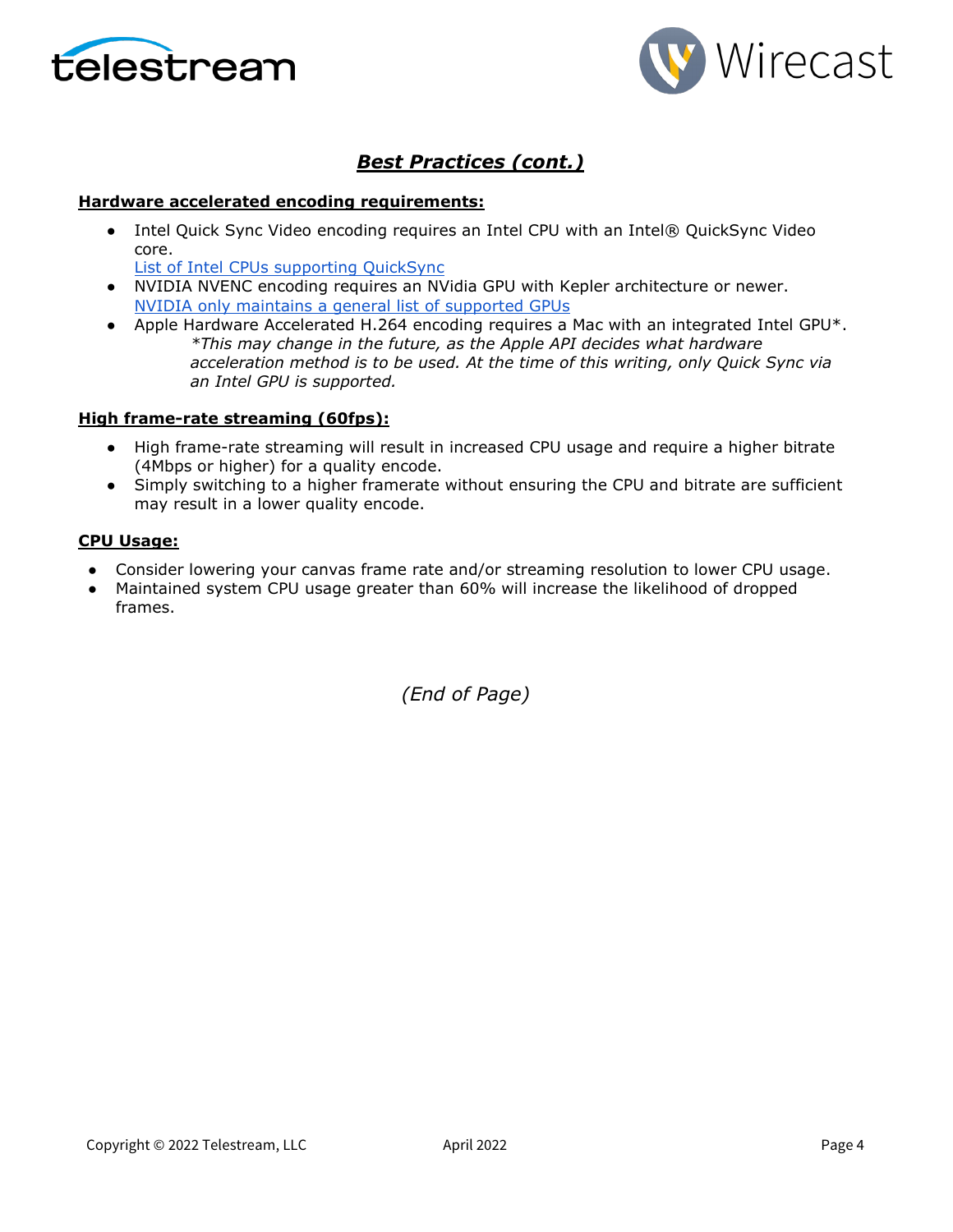



# **Wirecast 15.0**

### **New & Improved:**

- **New! Social Media Comment Moderation**
	- $\circ$  Integrate Twitter, Facebook and YouTube comments directly into your broadcast.
	- $\circ$  See all comments from the supported connected platforms come into one Comment Moderation window. Add one of the new Social Media Titles from the add source menu, select a comment, and your comment will automatically display in your social media title. You can rotate selected comments automatically, or manually select your comments. We now also support **YouTube Member Milestone Chat Messages and Twitter Post photos.**

### • **New! Major Performance Improvements**

 $\circ$  We've undertaken a massive project to improve the efficiency of Wirecast on your hardware. (*Benchmarks coming soon!*) A few highlights include more efficient GPU rendering with Direct3D12 on Windows and updated encoding presets for more efficient encoding without sacrificing quality. But there is much more under the hood! We'll be doing benchmarks but would love to hear your anecdotal experience with this (on both Mac and Windows).

### • **Improved! File playback performance**

- $\circ$  Alongside the general performance improvements, we have also specifically improved the performance of file playback.
- **Improved! 4K support** 
	- o Improved support for 4K60 input, playback and streaming. With all the work we've done improving performance, one of the benefits is greatly improved handling of 4k content.
- **Improved! Web Page Source interaction:** 
	- $\circ$  When you add a web page source to your document, you can now select a mode where you can interact with that webpage, as if you were in a browser - from directly in the Wirecast UI
- **New! Refreshed UI**
	- $\circ$  We've updated and refreshed the User Interface. Besides the more pleasing design, we now offer larger, brighter fonts, better tally indicators and more.
- **New! More Rendezvous Improvements:**
	- o **More layout options**: We now let users choose either a grid layout for all guests or one-main-guest-others-small layout in their Rendezvous Dashboard
	- o **Mirror view:** Ability for guests to mirror their self-view by clicking "Flip Video Horizontally"
	- o **Muted:** Host can see when guest's mic is muted
	- o **Network Diagnostics:** Rendezvous hosts can now see an icon (either a green, yellow or red signal icon) for each guest, indicating downlink network quality (from guest to Wirecast).
	- $\circ$  Additionally, the host can see current network stats in the bottom left corner of each guest's video. Presented stats are received bitrate, round trip time, jitter and packet loss. Stats are refreshed every 5 seconds.
- **New! Rendezvous Music Mode:** Rendezvous guests can turn on Music Mode, which will greatly improve the audio quality when playing musical instruments over Rendezvous
	- o Details:
		- Rendezvous guests will have the option to turn on Music Mode in their Rendezvous web app. This will: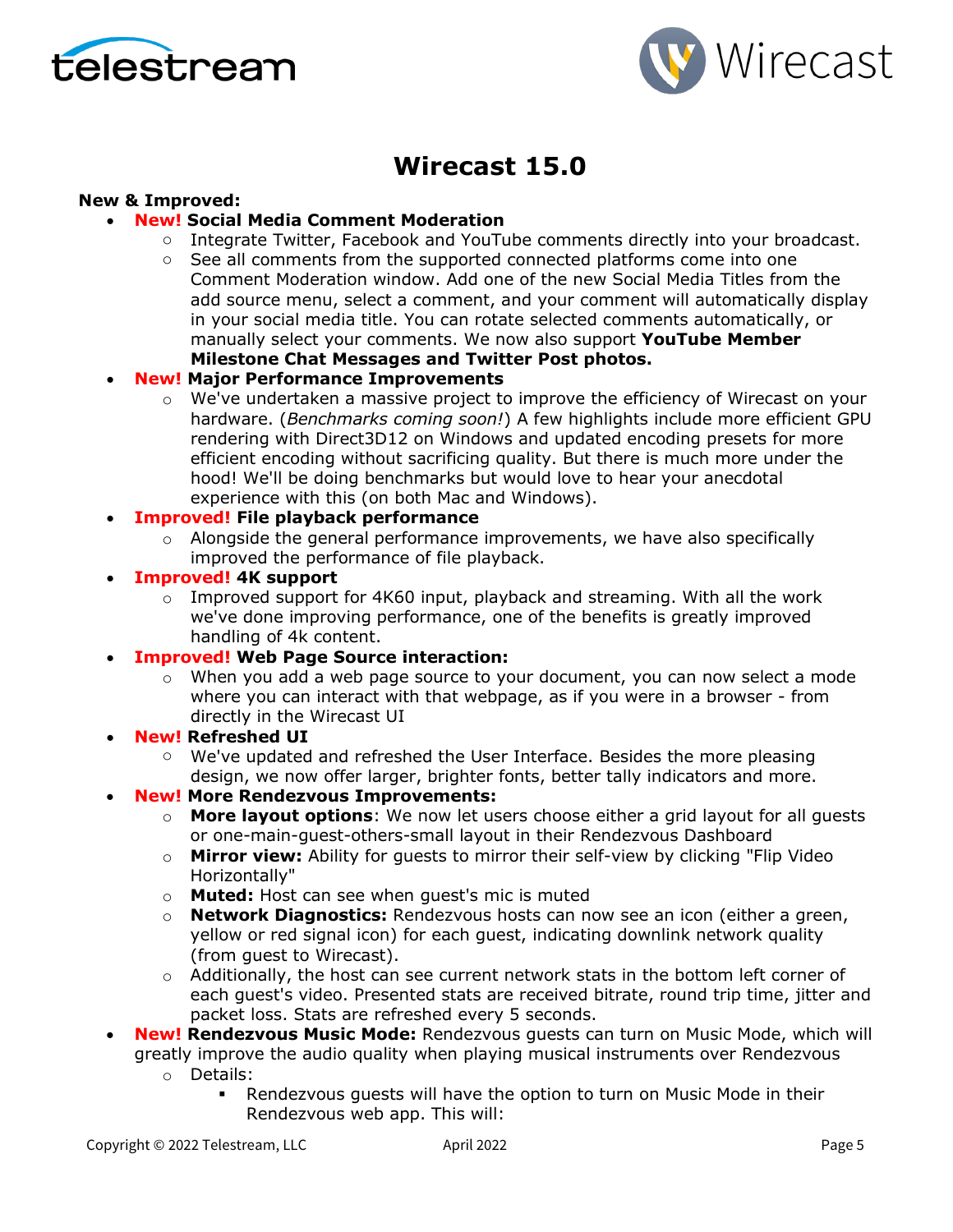



- 1. Enable stereo audio
- 2. Increase the audio bitrate to 256k. (By default, it is mono 32k. When enabling music mode, it will be two channels, 128k each.)
	- a. Note: this applies only for Rendezvous guests sending audio to Wirecast. Higher quality audio will not be sent to other guests in session (bandwidth utilization would be significantly higher in such case).
- 3. Disable audio processing (echo cancellation and noise reduction)
	- o Note: disabling audio processing for normal microphones and just talking can result in poor quality audio - so this should only be used for playing instruments.
- **New! New and Improved Audio Meters**
	- $\circ$  All audio meters now use a consistent dBFS scale across the app. You'll see consistent readings whether you're looking at Multiviewer audio bars or the Advanced audio Meter. Levels turn yellow when they hit -6dB and red anything greater than -1dB. All meters are consistent in showing when audio is clipping (yellow & red)
- **New! More Animated Titles**
	- $\circ$  We continue to build our library of animated titles with several new options in addition to the new social media-specific titles
- **And more!**
	- $\circ$  Improved the low-level clock system in Wirecast. This will improve A/V sync over long periods of time.
	- o Improved quality of Screen Capture source on macOS Retina displays.
	- o Improved the framerate of Multiviewer on Windows.
	- $\circ$  Improved workflow when deleting a source from the Asset Manager. It will now remove any layers of that source from the document.
	- o Improved audio "smoothing" when a discontinuity occurs.
	- $\circ$  WIRE-19882: Added ability to show username and photo on Facebook Group stream
	- $\circ$  WIRE-19875: Improved the placement of the forward/back buttons for interacting with a web page source
	- o WIRE-16862: added support for BGRX raster format
	- $\circ$  Updated Technology: NDI 5.1, WebRTC to 4664 (m96), libVLC to 3.0.16
	- o WIRE-19736: Created new UHD Presets Encoding Settings in Output Settings

### **Fixes:**

- WIRE-20197: Fixed a crash loading a document with view inside Playlist
- WIRE-20195: In 15 Beta 2 the Deinterlace Blend setting was not saved with document
- WIRE-20194: Fixed a crash related to using the Playlist loop button
- WIRE-20184: Fixed a crash opening a saved document with SourceSDK source
- WIRE-20182: Updated our Support Assistant on Windows to use uses TLSv1.2
- WIRE-20179: Fixed flickering on Scrolling text when shadow was applied
- WIRE-20154: Added new dynamic destination for Striv.tv
- WIRE-20153: Fixed an issue on Windows where the scroll bar could stop functioning in one area while continuing to work in others.
- WIRE-20152: Fixed a crash that could occur in when using Direct3D12 when moving between Shot Bin and Playlist

Copyright © 2022 Telestream, LLC April 2022 April 2022 Page 6 • WIRE-20151: Fixed a memory leak when moving between Playlist tabs and Main Shot Display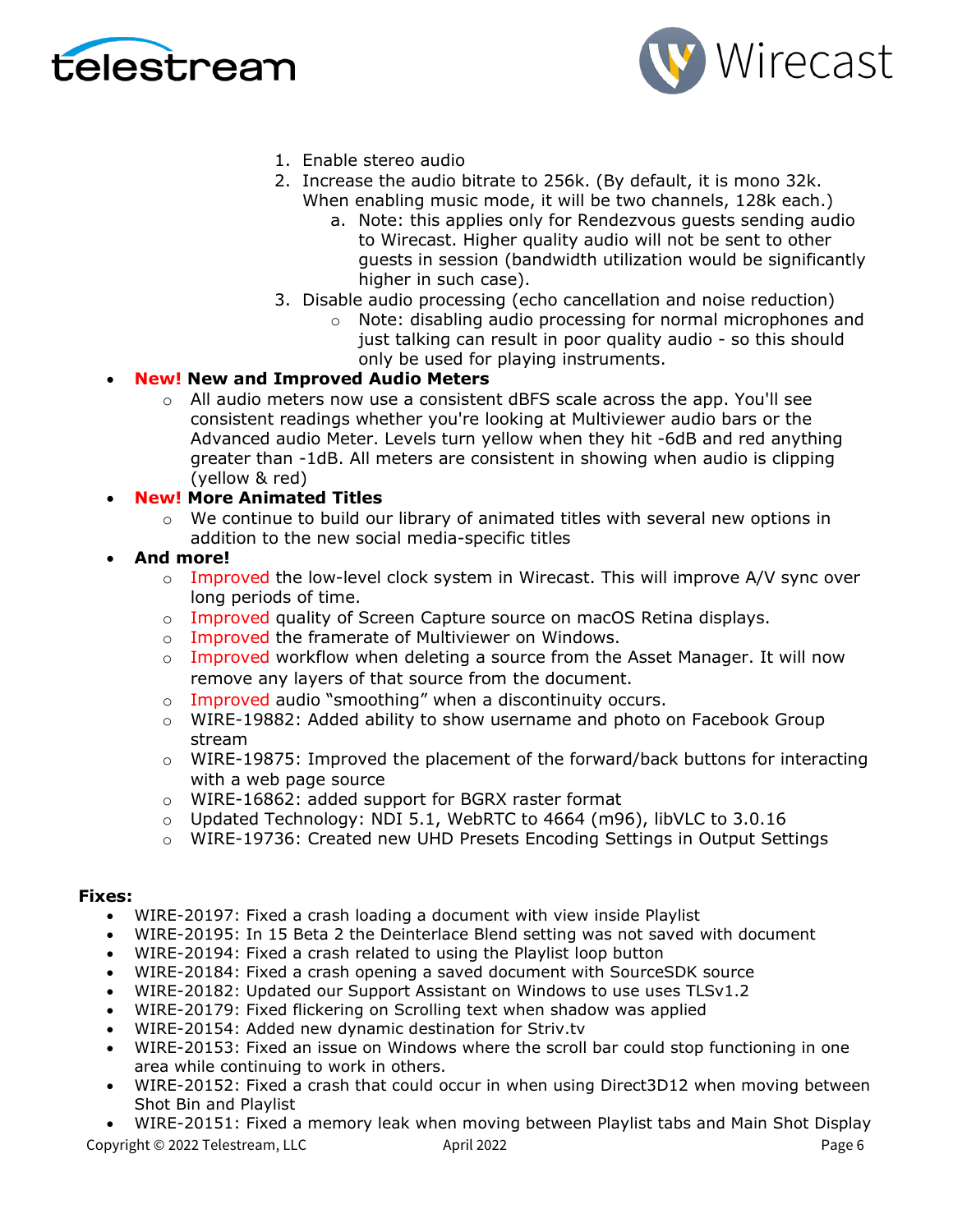



- WIRE-20145: Audio Delay is now saving when you save and reopen a document
- WIRE-20139: Fixed an issue where Support Assistants were not picking up the correct trace logs
- WIRE-20136: Updated to new Twitch API
- WIRE-20131: Fixed an issue where Screen capture would increase CPU even after being removed from a document
- WIRE-20126: Fixed a memory leak in documents with certain sources that are streaming for a longer duration
- WIRE-20123: Fixed an issue where certain sources would freeze when not live
- WIRE-20116: Improved handling of CPU buffers for better performance
- WIRE-20104: Fixed a crash on Windows that could happen when outputting to AJA, Blackmagic or NDI with integrated GPUs
- WIRE-20094: Fixed a memory leak that could happen when deleting a certain type of source
- WIRE-20092: Fixed an issue on Windows where the Welcome screen would not stop loading on first launch
- WIRE-20088: Fixed an issue where a screen capture video would freeze when a Shot ISO recording started
- WIRE-20083: Improved CPU performance with ISO Source Recording on Direct3D12
- WIRE-20082: Fixed a display issue where the Stinger transition window appeared cut off
- WIRE-20081: We now write ISO recording settings to our trace log for better troubleshooting
- WIRE-20070: Updated the audio volume percentage entry field to operates on the same dbFS scale as the other audio meters
- WIRE-20069: Changed the default recordings folder on Wirecast Gear to be the larger D: media drive
- WIRE-20067: Fixed a crash that could occur when loading a document with a disconnected audio source and sending that source live.
- WIRE-20063/ WIRE-20042/ WIRE-20041/WIRE-20040/ WIRE-20039/ WIRE-20038/ WIRE-19835/WIRE-19389/WIRE-19193/WIRE-19173: Localized all new elements in the app
- WIRE-20054: Improved performance by updated the way Webstream sources handle color spaces.
- WIRE-20052: Added Windows Defender Firewall exceptions to allow all inbound connections to Wirecast during installation of Wirecast
- WIRE-20049: Fixed an issue where Live Shot Icons would "flicker" when dragging the Preview/Live splitter bar with certain hardware
- WIRE-20043: Improved handling of media files that only contain a few video frames.
- WIRE-20033: Fixed an issue that would cause H.264 videos to playback with frames out of order when Chroma Key was applied
- WIRE-20025: Fixed a web socket re-connection issue in Rendezvous
- WIRE-20015: Fixed a crash when entering Facebook Sponsor URL
- WIRE-20006: Put in code to detect Haswell CPUs, and automatically use Direct3D11 on that hardware
- WIRE-20005: Fixed a crash when playing a certain mp4 video
- WIRE-19999: Improved rendering when video delay is on
- WIRE-19997: Fixed a crash that could occur when a Rendezvous caller was added on Windows
- WIRE-19988: Minimizing the main document while the Multiviewer is running no longer causes a huge memory increase
- WIRE-19924: Fixed colors in certain media files on Apple M1
- WIRE-19920/WIRE-8478: Added more space between the Preview & Live windows to make resizing easier
- WIRE-19952: Updated NDI SDK to version 5.1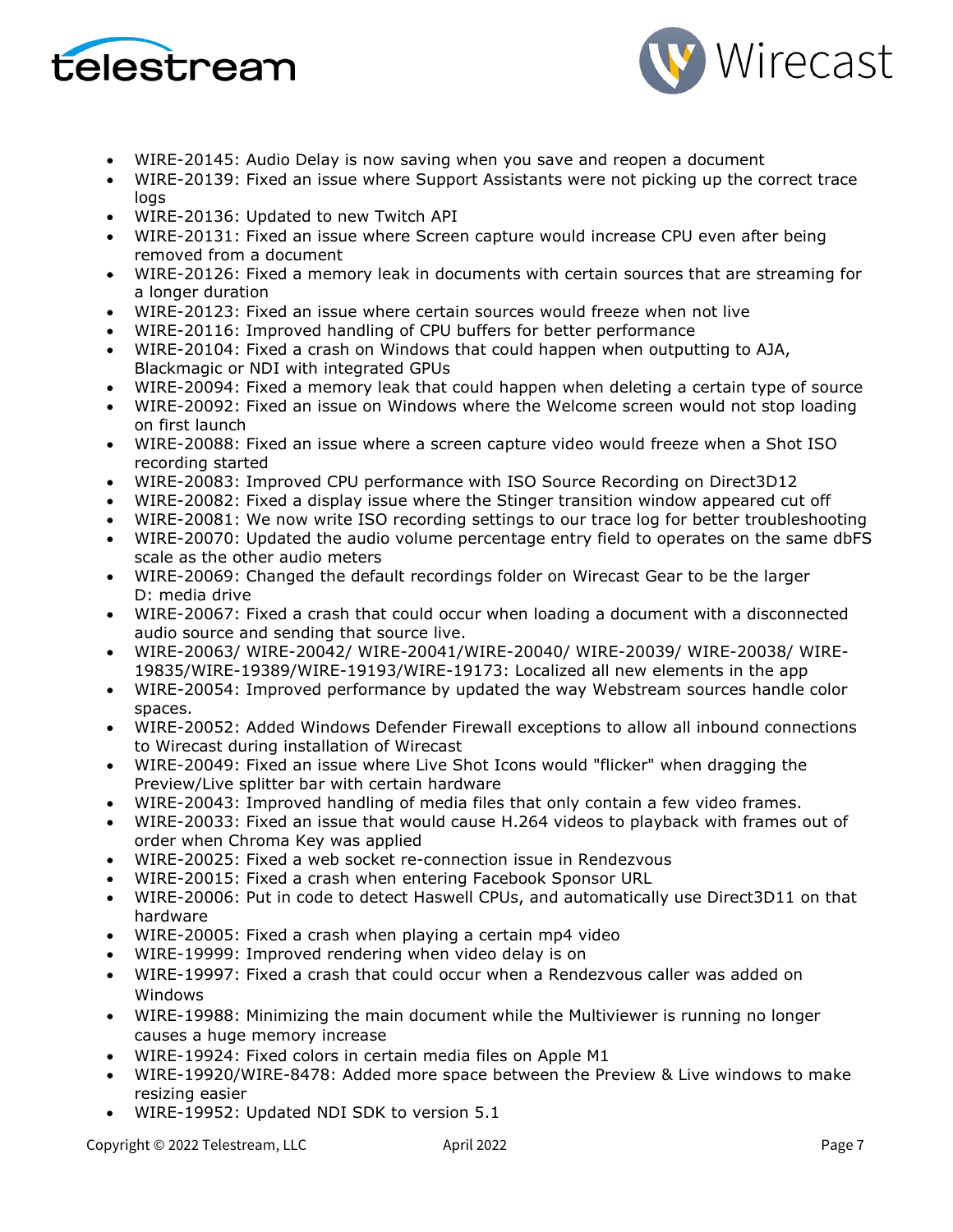



- WIRE-19916: Prevented Debug assertions from appearing when closing a document that had a preview pane hidden.
- WIRE-19915: Media file duration in Wirecast now matches the actual duration of the file.
- WIRE-19912: Fixed some laggy performance when scrubbing through a video in Preview
- WIRE-19891/WIRE-19670: Fixed several issues reported about dropped frames when recording to disk and interacting with the app in a "light" way
- WIRE-19890: Fixed an error that could occur when rapidly selecting/deselecting titles while source properties panel is open
- WIRE-19887: Certain stinger transitions files now again show the proper color on Windows
- WIRE-19884: Changing the canvas size is working again when using Direct3D 12 Rendering on Windows
- WIRE-19883: X and Y Rotation is working again when using Direct3D 12 Rendering on Windows
- WIRE-19880: Fixed an issue that caused secondary display live output to occasionally "glitch" or show torn/previous/black frames
- WIRE-19878: Certain media files no longer display a black frame when looping
- WIRE-19866: Fixed an issue where changing one setting on Social Media titles would mess up other settings
- WIRE-19863: Updated the look of our Missing Media image
- WIRE-19858: Fixed an issue with discoloration of some Social Media Titles
- WIRE-19857: Width slider for Social Media Titles has a slower response time now to avoid a possible crash on Mac
- WIRE-19855: Fixed an indefinite hang when stopping a Blackmagic Output
- WIRE-19854: Fixed a stupid bug that could cause failure to send audio or video out if outputting via BlackMagic, NDI or AJA
- WIRE-19846: Fixed a few Titles whose logo selection fields didn't work
- WIRE-19841: Changed the default selection to "Create support ticket" when sending support information via our in-app Support Assistant
- WIRE-19830: Added a workaround for a bug where Alpha channel did not work for ProRes 4444 files on M1 Pro chips
- WIRE-19827: Fixed an issue where removing sources could cause a lag in responsiveness with other sources of same type
- WIRE-19826: Fixed a crash using certain transitions in specific situations while rendering with Direct3D 12
- WIRE-19812/WIRE-19789/WIRE-19728: Added a new "broken media" image and a user notification if you try to import a file format that is not supported
- WIRE-19810: Fixed an issue in v15 that could cause weird UI states when using Image Carousel on Windows
- WIRE-19806/WIRE-19253: Fixed a hang when opening a document with a System Audio Capture source on certain macOS machines.
- WIRE-19805: Fixed Stinger Transitions in version 15 on Direct3D 12 on Windows
- WIRE-19801: Clear Layer shot no longer incorrectly shows media time and plays music with certain documents.
- WIRE-19800: Fixed an issue where shots could disappear from the Main Shot Display if a drag operation is cancelled.
- WIRE-19777: Fixed an indefinite hang when attempting to start an output to a disconnected thunderbolt device. (Um, don't do that).
- WIRE-19775/WIRE-19538: Fixed a bug where AV Foundation devices would fail to reconnect.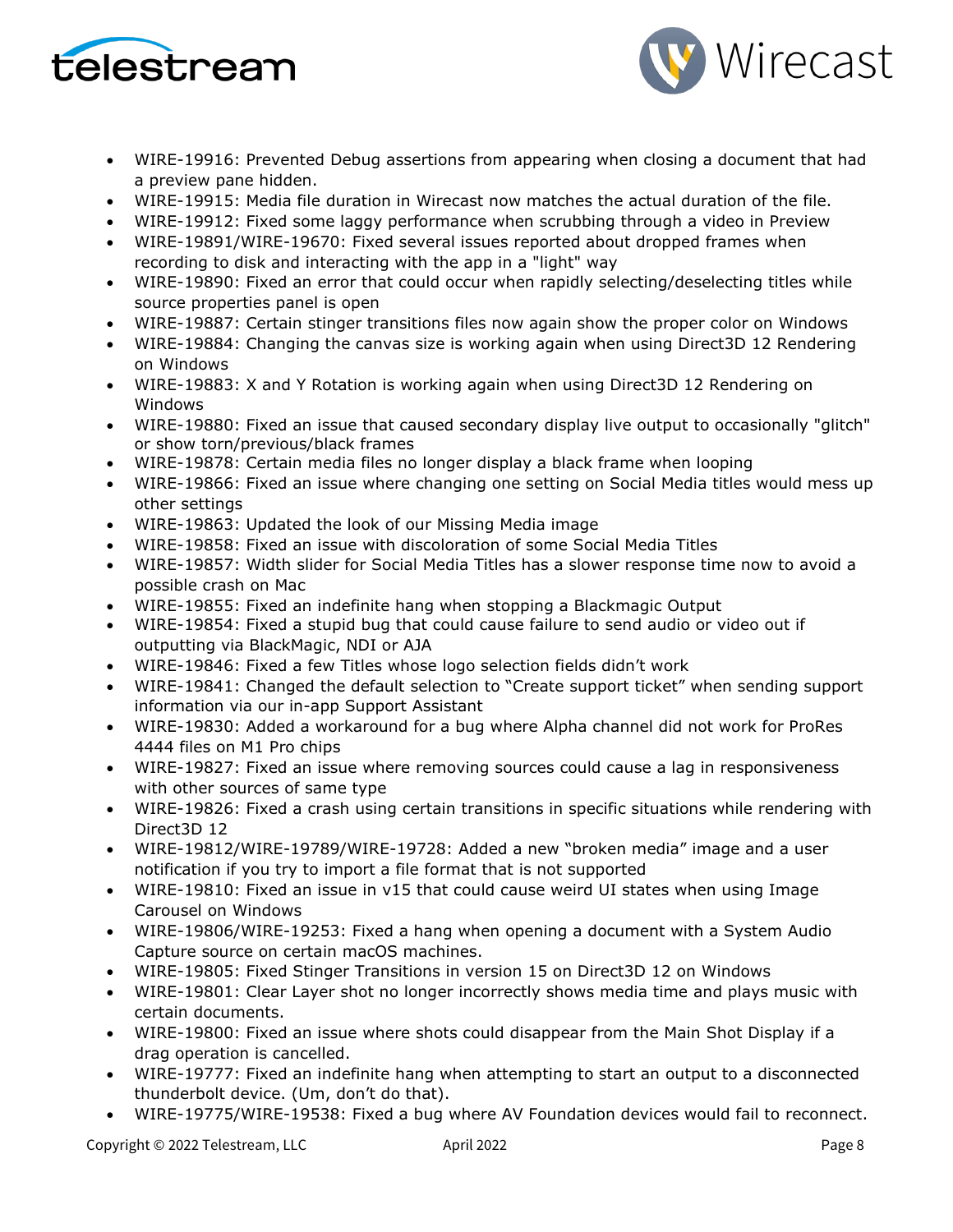



- WIRE-19774: Fixed Facebook device pairing.
- WIRE-19771/WIRE-18450: Fixed a crash when starting an audio only and video only RTMP outputs simultaneously.
- WIRE-19769: Rendezvous Guests can no longer automatically join into new Sessions if they have joined a Session from that browser before.
- WIRE-19749: Added automatic mode for Windows Render Engine Selection in Preferences.
- WIRE-19748: Added a User Log message when a source Task Source crashes.
- WIRE-19741: Fixed NewBlue Titler Live not rendering when using the Titler Live integration, in v15 on Direct3D12 on Windows.
- WIRE-19730: Fixed an issue where using Direct3D12 would render certain colors or formats very badly.
- WIRE-19729: Fixed a hang that could occur on Direct3D12 when toggling BlackMagic and NDI outputs.
- WIRE-19719: Fixed an issue where the first frame of a video would briefly display in Preview each time the source was selected.
- WIRE-19713: User is now able to schedule a YouTube event with quotation marks in the Title.
- WIRE-19707: Fixed an issue that could occur on Wirecast Gear that would cause certain cameras to drop frames when audio was enabled.
- WIRE-19706: Added digital signature for wirecastd.exe on Windows for security.
- WIRE-19703: Added support TLS 1.2 for web sockets on Windows.
- WIRE-19702/WIRE-19010: Upgraded WebRTC to 4664 (m96).
- WIRE-19701: Fixed tally state in Rendezvous when a guest rejoins a session.
- WIRE-19700: Fixed a bug in which resizing the window resulted in blinking black background.
- WIRE-19692: Fixed an issue with Chroma Key dropper not picking up colors.
- WIRE-19685: Changed the label for an audio input on Wirecast Gear video sources.
- WIRE-19678/WIRE-19677: Fixed the Font Picker menu which could stop functioning when there were lots of fonts on the system.
- WIRE-19675: Changed location of the trace log on macOS to the Wirecast Preferences folder.
- WIRE-19674: Fixed an issue in 15 where shot icons would be blank when opening a Playlist or the Main Shot Display
- WIRE-19654: Fixed a rare crash when idling with a Rendezvous Session active with no guests connected.
- WIRE-19646: Added canvas size and video display rate information in trace logs.
- WIRE-19611: Fixed a crash that could occur on Windows when starting outputs while using integrated graphics
- WIRE-19610: Restart prompt now works if the Welcome Window is open on Windows.
- WIRE-19602/WIRE-19601: Fixed several issues related to external layer window naming
- WIRE-19596: Added UHD canvas sizes to Wirecast 15
- WIRE-19595/WIRE-17227/WIRE-16232: Fixed an issue where Screen Capture Source Properties layout is incorrect on HiDPI displays on Windows.
- WIRE-19578: Move Screen Capture Cursor compositing to Metal, which was the last piece of OpenGL code in Wirecast on macOS.
- WIRE-19574: Updated Wirecast Splash Screen on Windows.
- WIRE-19572: Updated minimum OS to macOS Catalina 10.15.0.
- WIRE-19570/WIRE-17985/WIRE-16859: Playlist scrollbar now displays correctly on macOS.
- WIRE-19569: Playlist Shots can now be deleted by key command.
- WIRE-19558: Updated the scrolling icons for playlist tabs
- WIRE-19556: Updated an issue in v15 where input state of Wirecast Gear audio sources was not recalled correctly

Copyright © 2022 Telestream, LLC April 2022 April 2022 Page 9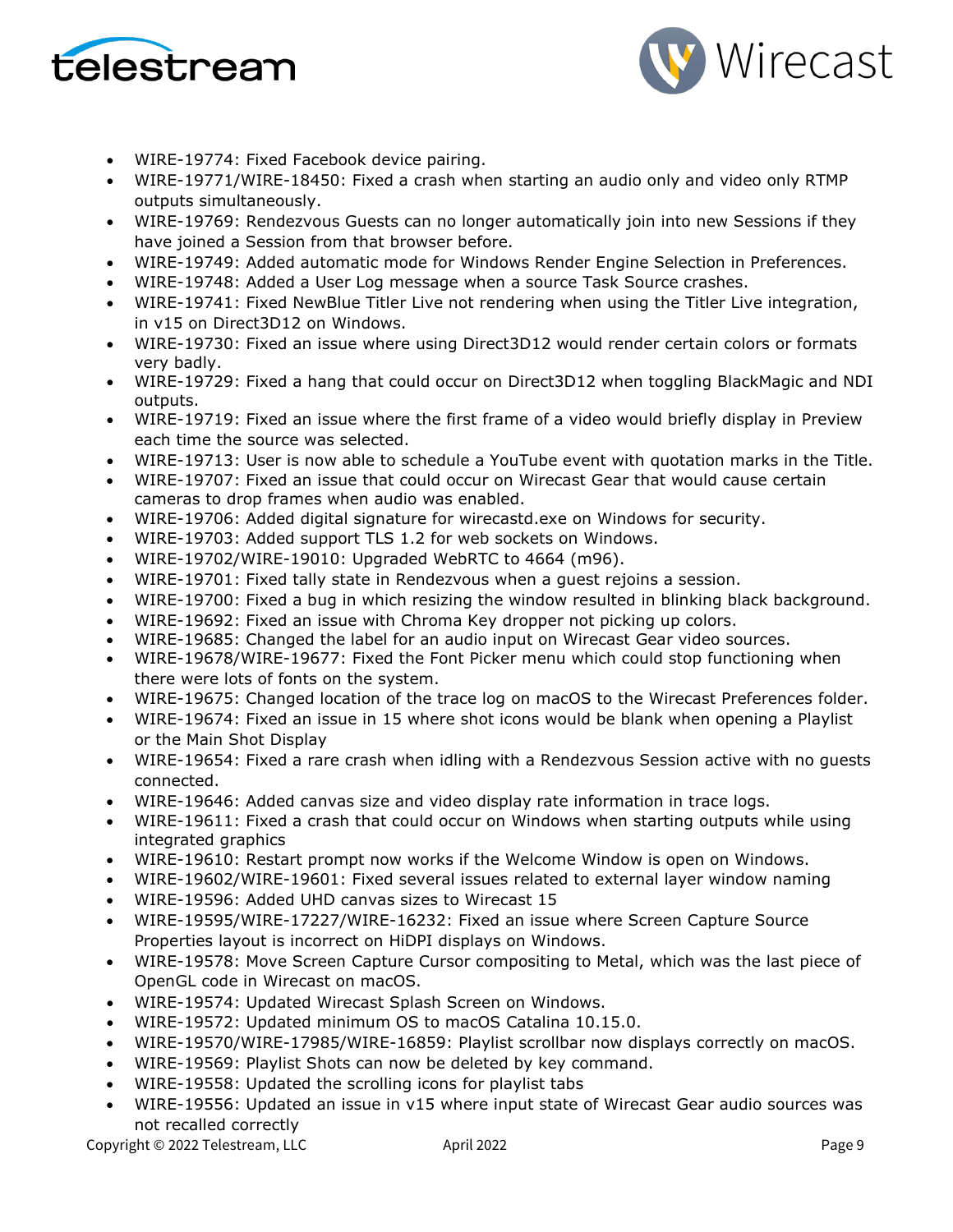



- WIRE-19543: Fixed an issue where the v15 Audio meters were bouncing continuously and erroneously when processing a 1kHz tone
- WIRE-19524: Add year to trace log entries.
- WIRE-19484: Fixed an issue where Elgato Face Cam did not appear in the list of Video Sources unless the user enabled duplicate sources.
- WIRE-19475: Fixed an issue where the first I-frame would be dropped when starting multiple RTMP outputs simultaneously.
- WIRE-19472: Fixed a rare crash on quit when a Facetime Camera was selected in the Rendezvous Dashboard.
- WIRE-19467: Secondary Display Output audio will now play when the audio output device uses a sample rate other than 48000 Hz.
- WIRE-19463: Removed Vimeo Monthly Stream Quota. Vimeo has removed this.
- WIRE-19460: Fixed an issue where the Audio Monitor would not playback when opening a saved document that had an audio track selected other than the first track, if the Audio Mixer was closed.
- WIRE-19457: Updated default encoding settings to improve encoding efficiency.
- WIRE-19419: Fixed an issue where unselecting Virtual Camera Flip Horizontally would be reselected when changing the canvas size.
- WIRE-19414: Fixed an issue where cross dissolving with transparent PNG files was not smooth on Windows. Fixed on D3D12 only for now.
- WIRE-19409: Fixed an issue where enabling NDI Output could lead to dropped frames and audio glitches.
- WIRE-19390: Fixed scrollbar in playlists with a lot of shots.
- WIRE-19374: Replacing a layer in a shot now copies its shot layer properties.
- WIRE-19373: We now save the position and size of the Preview/Live windows in the document.
- WIRE-19262: Fixed a cropping issue where cropping one shot layer cropped the drop shadow on another cropped layer.
- WIRE-19260: We now show a dialog when Wirecast's child processes fail to start. This can happen for a variety of reasons including Window's built-in security settings.
- WIRE-19250: Choose file button is no longer missing for logo in French localization.
- WIRE-19224: Loading saved documents with certain legacy Image Carousel sources no longer crashes Wirecast.
- WIRE-19210: Font styling is now properly saved when opening certain legacy documents.
- WIRE-19209: Fixed issue where Wirecast NDI output could be out of sync.
- WIRE-19208: Upgrade libVLC to 3.0.16.
- WIRE-19203: Apple Podcasts app is now appearing in the list of apps in the Screen Capture source.
- WIRE-19183/WIRE-18327: Opening a saved document from Explorer no longer causes the menu bar to be missing from the Main Document window on certain machines.
- WIRE-19176: Fixed a rare crash when clicking OK on the "Cannot Change Canvas Size" alert dialog in the Preferences window.
- WIRE-19145: Fixed an annoying issue where audio sources wouldn't show up as an option in Rendezvous until they were added to your Wirecast document
- WIRE-19120: You can now again select a PTZ Preset for replaced/assigned PTZ shots in Templates.
- WIRE-19113: Fixed a Playlist tab redraw error when resizing the Preview Panel by dragging.
- WIRE-19112: Moved the Replay Shot to the Templates category in the Add Source Dialog.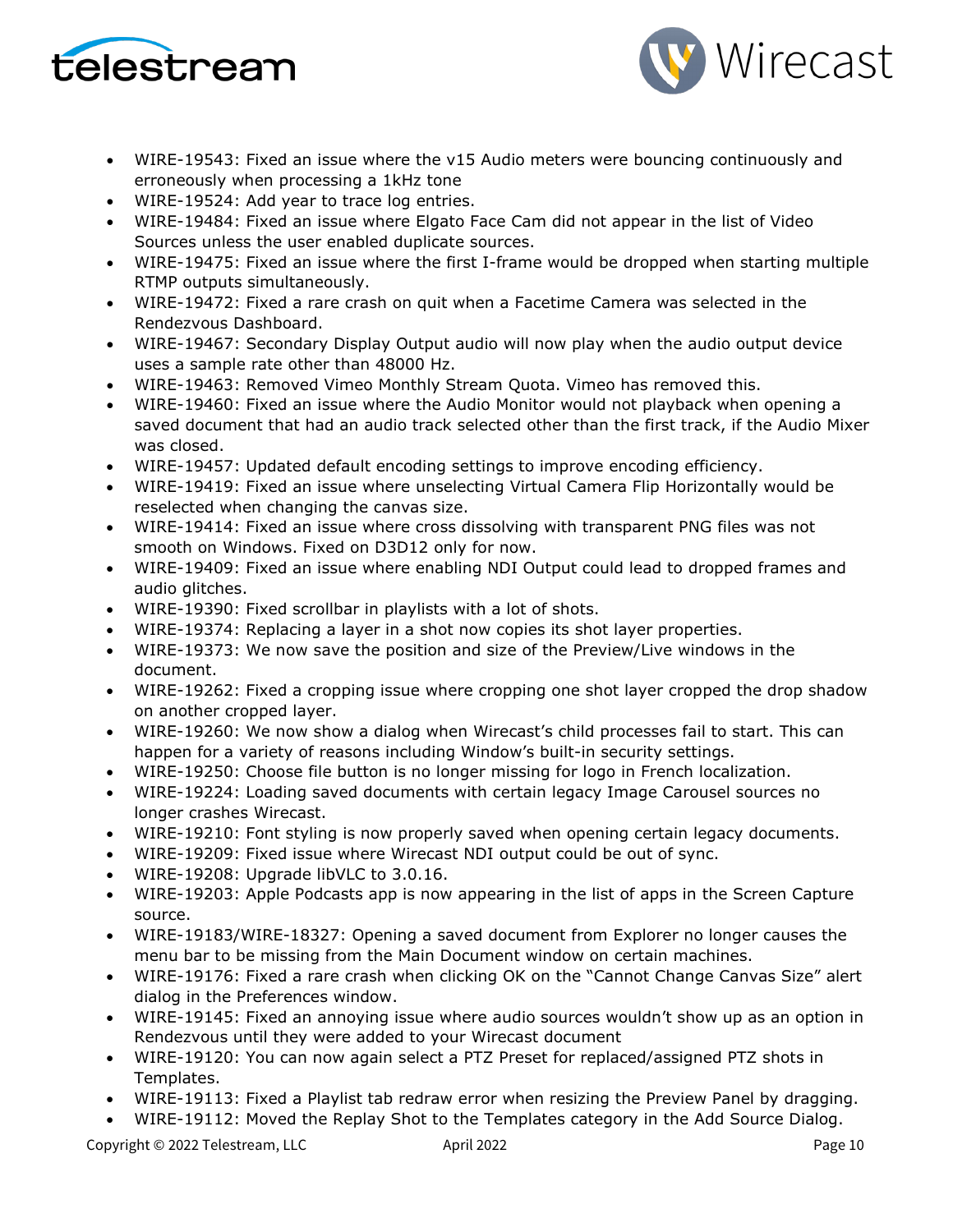



- WIRE-19104: Adding many media files to the Main/Playlist Shot Bin no longer causes Wirecast to use a lot of memory.
- WIRE-19099: Added an error message to the Wirecast Welcome window when there is no Internet connection.
- WIRE-19098: Fixed an error that could occur when starting a Replay after starting an NVENC encoder.
- WIRE-19097: Fixed missing translations for Assign Placeholder in Shot Layers.
- WIRE-19096/WIRE-19095: Opacity now works with Clock and Text Source on macOS.
- WIRE-19093/WIRE-18975/WIRE-18639/WIRE-18601: Fixed a rare crash when sending a Countdown Clock source Live.
- WIRE-19082: Fixed an issue where Stinger Transition Animations would play when only a Title layer had changed.
- WIRE-19052: Removed Virtual Sets from Backgrounds category (You can still find them in Shot Templates).
- WIRE-19043/WIRE-18893: Added error messages when an RTMP connection stops working due to network or other unknown cause.
- WIRE-19042: Changes to Title Source Property text fields were not saved when switching tabs with focus still on the text field. They are now.
- WIRE-19035: Cleaned up logic that determines whether audio meters are shown in the document. This was reported as a bug, but the user had saved this configuration in their document.
- WIRE-19022: Added output from dxdiag to Windows support logs.
- WIRE-19019: Fixed very rare crash that could occur when showing the Add Source dialog, showing the PTZ Controller window and showing the Multi-Track Audio Mapper.
- WIRE-19018: Improved performance of playlists with 50+ media files.
- WIRE-19008: Improved A/V sync drift between different devices.
- WIRE-19003: Fixed an issue where typing in some input fields could cause a hang when there are thousands of user defined encoder presets.
- WIRE-18989: Screen Capture color values are now accurate on macOS.
- WIRE-18988/WIRE-18424: Fixed Wirecast Gear capture card being unable to connect to certain PTZ Cameras.
- WIRE-18986: We now support translations for Rendezvous Create Session webpage.
- WIRE-18983: Fixed an issue where adding an existing title source from the Add Source dialog would not retain its position.
- WIRE-18980: Fixed text layout in Leonatus Title.
- WIRE-18977: We now save your filter settings in the Title Browser dialog box.
- WIRE-18972: Fixed default color displays of Titles when using the Change button.
- WIRE-18948: Now you can lock shot icon in a playlist.
- WIRE-18944/WIRE-17017/WIRE-10517/WIRE-10343/WIRE-1334: With the improved Audio meters, you'll see Audio meters throughout the document are now consistent.
- WIRE-18911: Wirecast now gives a warning when quitting the document if a Rendezvous Session is active.
- WIRE-18892: Fixed A/V Sync drift that could be seen in Preview but not Live.
- WIRE-18866: Add ability for guests to mirror themselves in Rendezvous.
- WIRE-18810: Fixed an issue where Wirecast could appear to be streaming and become unresponsive when ending some disconnected streams.
- WIRE-18796: ISO recordings are now correctly adding the .mov extension when there is a period in the file name.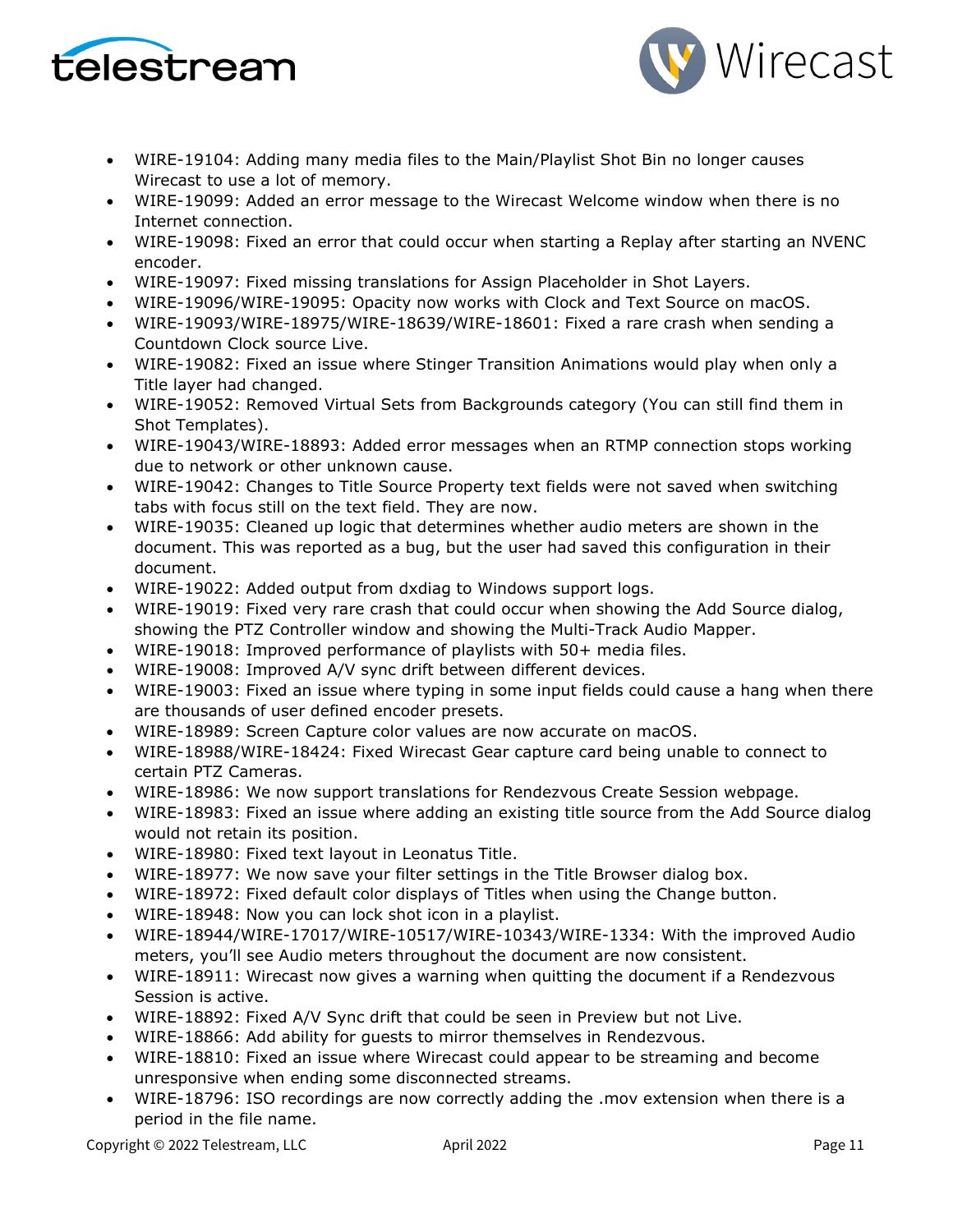



- WIRE-18741: The text entry field is now automatically selected when adding a new Text source.
- WIRE-18719: We disabled the Disable Automatic Downsize option if there are downsized images in your document, to avoid a crash
- WIRE-18626/WIRE-17007: Removed throttling of Preview video when Wirecast is not in focus.
- WIRE-18308: Fixed a crash when creating a new document after idling at the Welcome Screen for a long time.
- WIRE-18252: Limited the QR Code content field to 4000 characters to avoid abuse.
- WIRE-18241: Updated Preference Icons.
- WIRE-18150/WIRE-17322/WIRE-16623/WIRE-13923/WIRE-5229: Fixed several hangs that could occur when attempting to stop a disconnected RTMP output.
- WIRE-18102: Fixed a case where Wirecast could display the wrong Shot Properties in certain cases.
- WIRE-18006: Fixed some cases of HLS feeds not working in Wirecast.
- WIRE-17991: Fixed incorrect spacing between the Shot Display and Shot Properties.
- WIRE-17986: Use NV12 uncompressed format to improve H.264 playback performance on Windows.
- WIRE-17965: Encoder Presets help button link now links to a correct location.
- WIRE-17937: Fixed visible latency on Drop Shadow applied to Chroma Key.
- WIRE-17929: A Drop Shadow no longer gets cropped when another shot layer is cropped.
- WIRE-17895: Fixed an issue where pressing the scale to fit button could cause a state where resizing a different shot using the handles wouldn't update the size box initially.
- WIRE-17870: Dragging a file onto the Main Shot Display will no longer cause the next shot drag operation to fail.
- WIRE-17815: Added missing translations for Shot Layers UI.
- WIRE-17800: Fixed a crash that could occur when certain files are missing from the installation directory.
- WIRE-17777: Fixed display of configure button for Screen Capture on macOS.
- WIRE-17733: Layer Visibility now works properly when layers are reordered.
- WIRE-17661: Fixed the Application Source Latency tooltip value to reflect the actual maximum value of 330ms.
- WIRE-17597: Reflection Slider now properly updates when changes are entered into the text field.
- WIRE-17544: Shot layer image would occasionally show the wrong image if your source got disconnected. This is fixed.
- WIRE-17535: Keyboard shortcuts no longer fail to fire intermittently.
- WIRE-17456: Emojis now display correctly with Twitter and Text sources.
- WIRE-17433: Osprey 260e/460e capture cards are now working.
- WIRE-17418: Playlist progression bar is now working on the Main Shot Display.
- WIRE-17391: Dragging a folder of media files from Finder/File Explorer now results in either a playlist shot or separate shots for each file (depending on the option within Preferences).
- WIRE-17227: Fixed Screen Capture Source Properties layout issues.
- WIRE-17205: Improved performance of 60 fps videos.
- WIRE-17090: Fixed a crash that could occur when closing Output Settings with specific documents.
- WIRE-16944: Fixed a deadlock that could occur if an error alert was thrown while browsing transitions.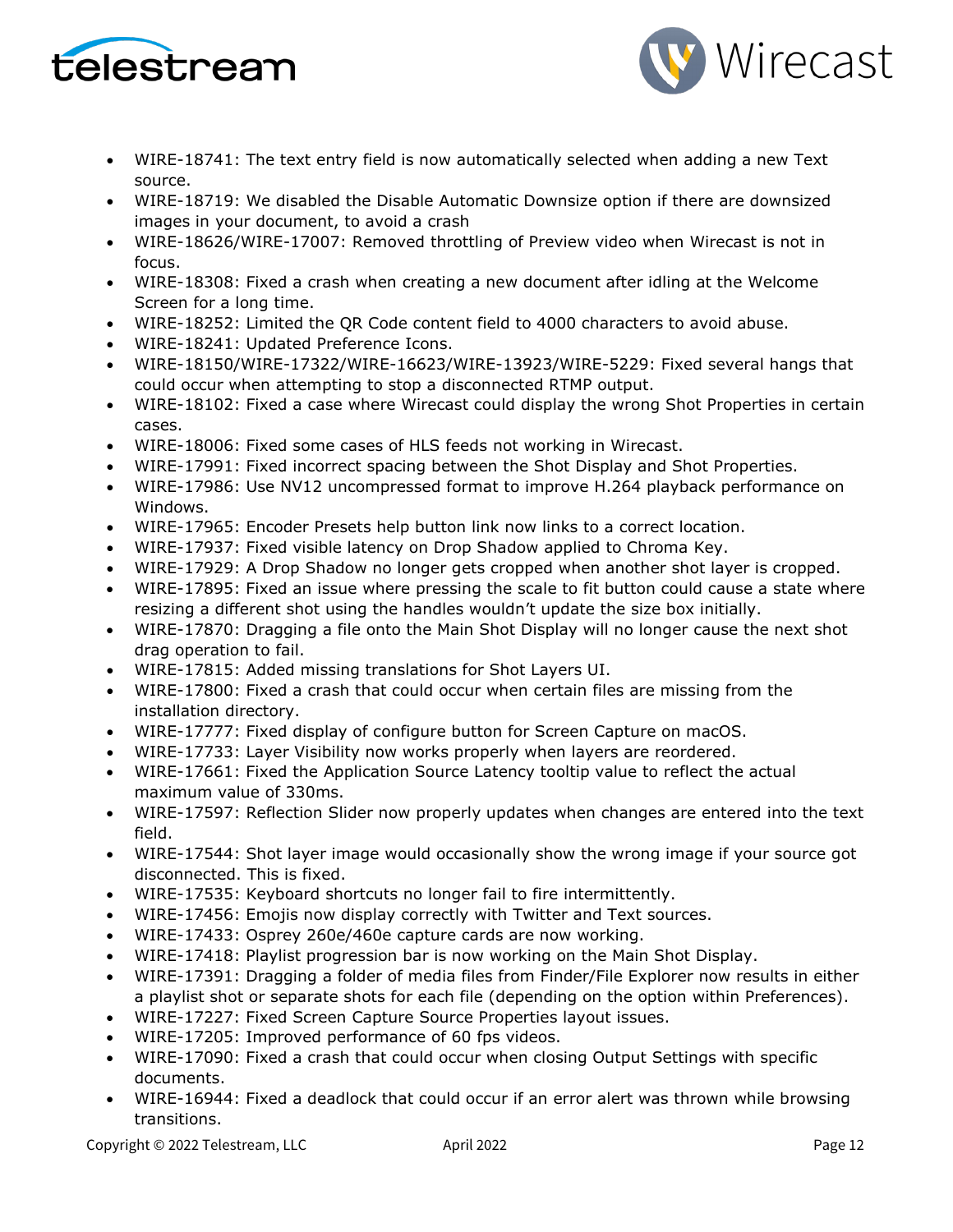



- WIRE-16893: Fixed a situation where shots could get inadvertently grabbed during layer resize.
- WIRE-16878: Now you can open documents from Windows Search box.
- WIRE-16755: Changing the Controller input setting to XKeys now automatically sets the Shot Display Theme as well.
- WIRE-16773: Text within the Source Properties panel no longer appears cut off
- WIRE-16714: Added the ability for a discovery process to signal the app to relaunch when a hot swap event has occurred.
- WIRE-16644: Updated the display of the Scale Icons to be centered.
- WIRE-16619: Fixed an issue where Layer Window icons are blank until the Layer Window is selected.
- WIRE-16584: Fixed an issue where scrubbing through media would use significant CPU
- WIRE-16520/WIRE-16518/WIRE-14754: Configuring certain custom Keyboard Shortcuts will now notify the user when they conflict with built-in shortcuts.
- WIRE-16371: Fixed the Tally light state does not work for playlist shots.
- WIRE-16360: Icons for Audio Sources are now consistent between the Main Shot Display and Shot Layer Properties.
- WIRE-16358: Fixed the display of Text Drop Shadow sliders.
- WIRE-16350: Fixed an issue where Titler Live shot properties would not be removed from the document when deleting them from the Asset Manager, causing high load times and CPU usage.
- WIRE-16332: Fixed the ability to drag a Shot into a Playlist Shot.
- WIRE-16327: Fixed scrollbar scaling issues on HiDPI displays.
- WIRE-16326: Dragging a shot from the desktop/finder into another shot now properly makes a Playlist with the dragged shot in it.
- WIRE-16314: Fixed minor display issue where a black line would appear at the bottom of shots in the Shot Layers tab on Windows.
- WIRE-16258: Shots in the Layer windows no longer appear out of place at certain scales.
- WIRE-16232: Fixed a variety of scaling issues with HiDPI displays on Windows.
- WIRE-16199: Fixed Scroll bar display that could occur after deleting a Playlist.
- WIRE-16195: Adding an image to an Image Carousel shot now works, even the first time.
- WIRE-16116: Fixed the display of the Playlist scrollbar on macOS.
- WIRE-16095: Fixed some odd drag/drop interactions that could occur when right clicking on a shot.
- WIRE-16065: Now you should be able to scroll while moving shots between layers on Windows.
- WIRE-15944: NDI Skype call no longer crashes when rotating phone from horizontal to vertical positions.
- WIRE-15861: Improved performance of video files with an alpha channel on Windows.
- WIRE-15759: Fixed a display issue where the Main Shot Display would resize vertically when the ISO  $+$  Replay output was toggled on and off.
- WIRE-15671: Fixed an issue where position values in the Shot Layer Properties tab weren't updating when a crop was added
- WIRE-15546: Fixed an issue where some sources would scale to unreasonable dimensions when replacing others.
- WIRE-15439: Opening the tutorial document no longer opens a CMD window with OMP\_WAIT\_POLICY warning on Windows